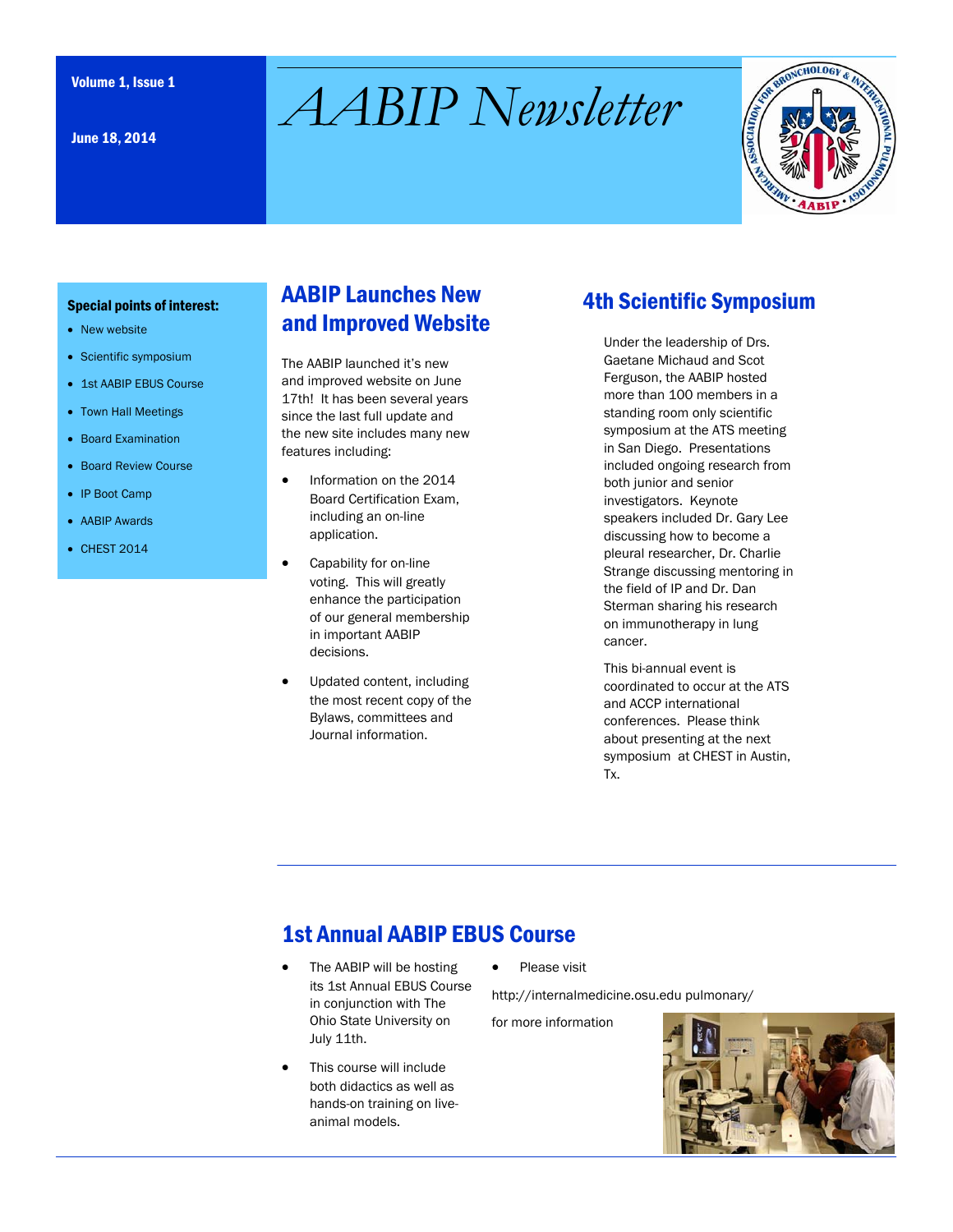

## Town Hall Meetings

Dr. Feller-Kopman hosted two live 'town hall meetings' via the website GoToMeeting on June 9th and 10th. Each meeting was attended by more than 15 AABIP members including members from as far away as Australia.

Topics included:

- The Board Exam
- The IP Fellowship Match
- The relationship between the AABIP and the AIPPD
- IP Fellowship Accreditation
- AABIP advocacy for CMS & other insurance carriers regarding bronchoscopic procedures
- Improving mentorship for fellows & junior faculty
- The AABIP taking the lead on developing guidelines and 'best practice protocols' (perhaps with other societies such as the BTS, ESIP, ACCP, ATS and WABIP
- Ways that our general membership can get involved in AABIP committees
- Development of regional AABIP chapters
- Increasing opportunities for collaborative research
- Increasing on-line content

Please contact any members of the AABIP Board of Directors or Committee Chairs if you'd like to become involved!

#### AABIP Board Examination

The 1st AABIP Board Examination was given last December and 67 physicians received a passing grade!

This corresponds to an 89% pass rate, which is equivalent to many of the ABIM sub-specialty recertification exams.

We hope to acknowledge this 1st group of Diplomates of the AABIP at CHEST

The test performed extremely well from a statistical standpoint (i.e. 'difficult' questions were missed by more takers than 'easier' questions).

The 2nd AABIP Board Examination will be given on December 1, 2014.

Registration information can be found on our website.



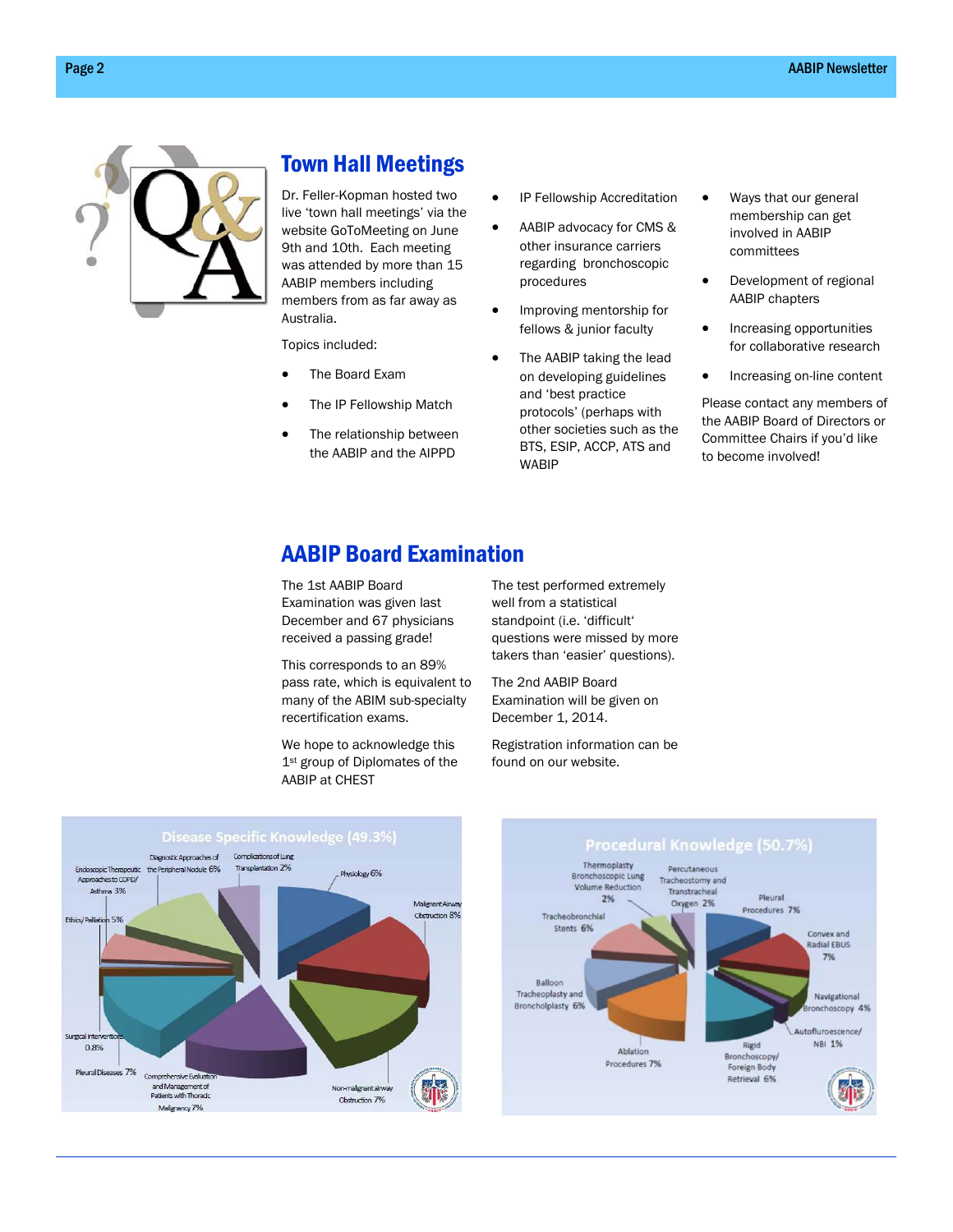## AABIP Board Review Course

The 2nd Annual AABIP Board Review Course will be held on October 24, 2014 at the Blanton Museum in Austin, Tx.

This will be a comprehensive review of IP and will certainly be a great review for those taking the board exam as well as anyone who wants to learn more about the field.

Please be sure to check in on our website for more information on how to register.



*"In teaching the medical student, the primary requisite is to keep him awake",* 

The Life of Chevalier Jackson, an Autobiography (1938)

#### 2nd Annual IP Fellows Boot Camp

The 2nd Annual IP Fellows Boot Camp will be held on July 10th and will include didactics, hands-on stations and provide ample time for social and research collaboration. We are thrilled to be able to sponsor this event and build the collaboration of this year's IP fellows.

#### Research Awards

The AABIP will be funding two awards up to \$10,000 per year, with the possibility of renewal up to \$25,00 for the 2nd year.

Please refer to the AABIP website for details.

#### McLennan Award

For the past three years, the AABIP has awarded the Geoffrey McLennan Memorial Award for Advances in Interventional Pulmonology. Nominations for the 2014 award are currently being solicited, and the cut-off is June 30th, so please visit the AABIP website for details and get your nominations in.

Dr. Kazuhiro Yasufuku, was the 2013 recipient.

#### More AABIP Activities at CHEST

The AABIP is exploring hosting a "Business of Pulmonary Procedures" session at CHEST. This off-site session will cover issues related to starting specific programs (i.e. EBUS, thermoplasty, navigational bronchoscopy), as well as proper ways to code for specific procedures and the necessary required documentation.